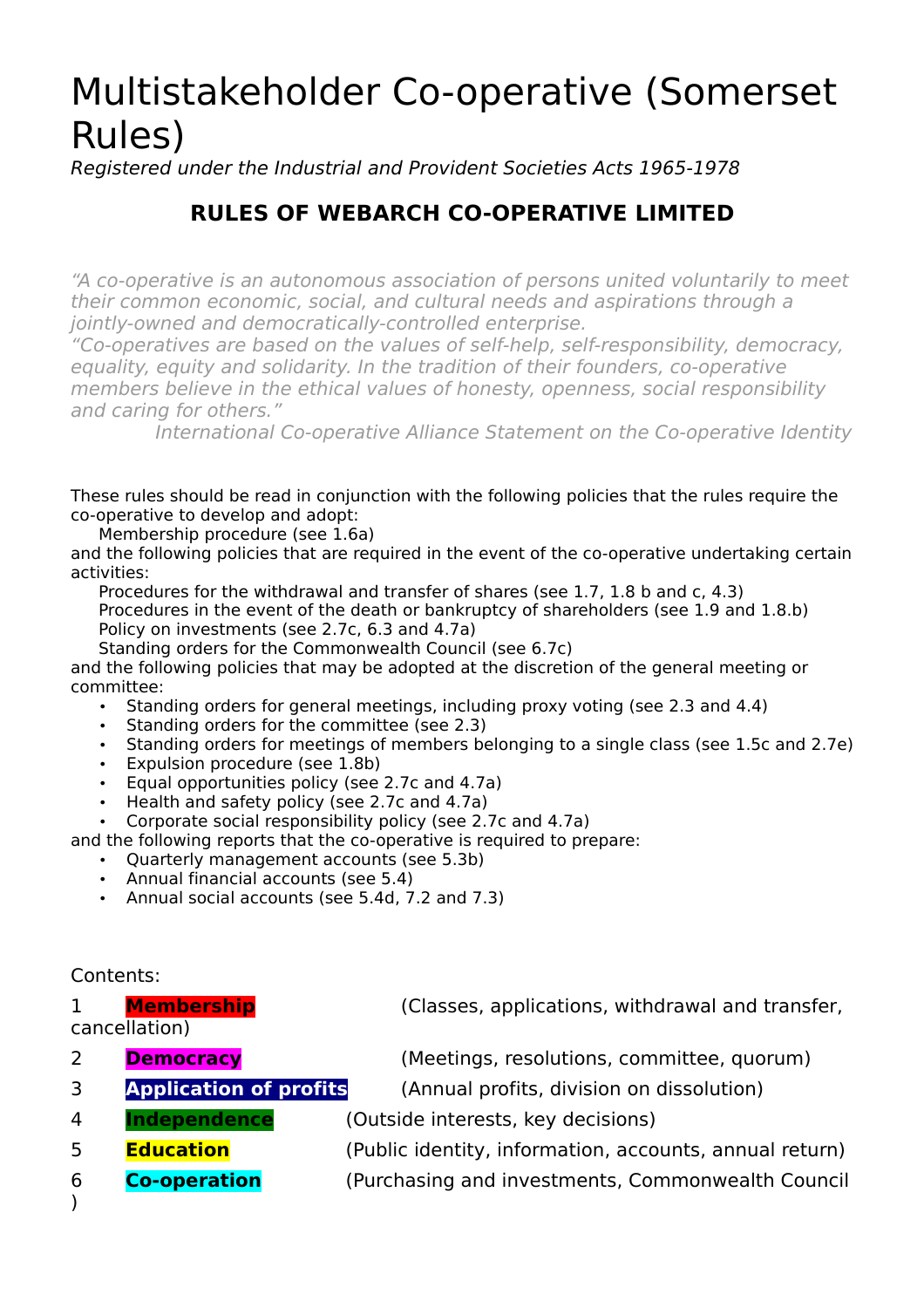**Sustainable development** (Social accounts, social accounting panel)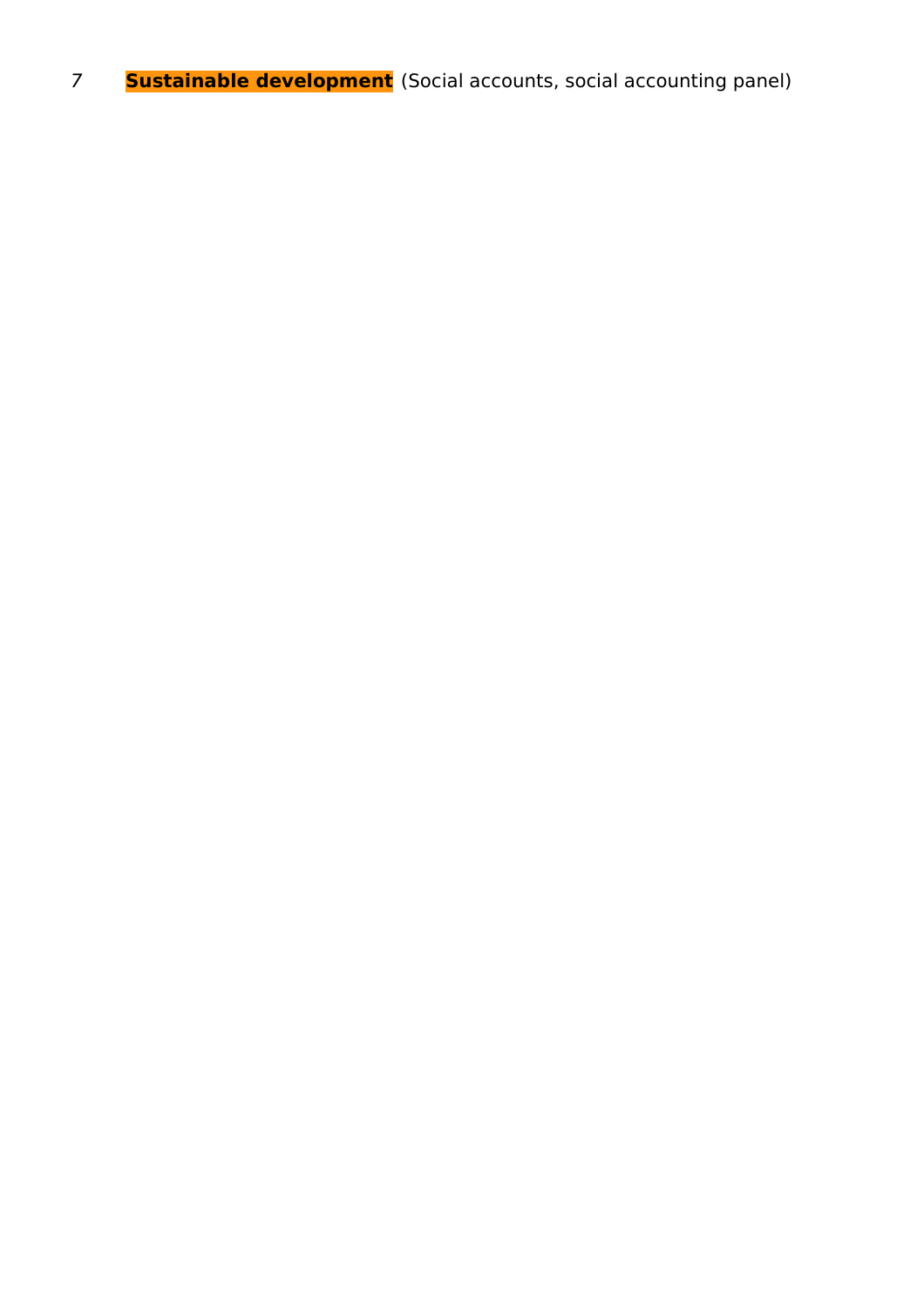# Multistakeholder Co-operative (Somerset Rules)

Registered under the Industrial and Provident Societies Acts 1965-1978

## **1. Open and voluntary membership of the cooperative**

- 1.1. The name of the co-operative is: WEBARCH CO-OPERATIVE LIMITED
- 1.2. The registered office of the co-operative is at: Creative Arts Development Space, Snow Lane, Sheffield S3 7AL
- 1.3. The objects of the co-operative are to carry on any industry, business or trade in accordance with co-operative principles in order to achieve this mission: To enable the provision of internet based services for socially responsible groups and individuals, using free open source software wherever possible, in a manner that aims to minimise fossil fuel usage and ecological impacts and which also provides sustainable employment, and the aims described in 1.4, 2.1, 3.1, 4.1, 5.1, 6.1 and 7.1 below.
- 1.4. The co-operative has the aim of building membership within its stakeholder groups, and ensuring that its membership fully reflects the diversity of those groups and of the wider community.

#### **1.5. Classes of membership**

- a) The membership of the co-operative will be made up of persons drawn from one or more categories of stakeholder, corresponding to the different type of involvement those stakeholders have with the co-operative.
- b) User members, who are the main beneficiaries of the co-operatives services and have only limited access to profits, play the principal role in the direction of the co-operative. Non-user members are subject to limits on their powers.
- c) Each class of share will be available to particular stakeholders and may have distinct rights and powers. The co-operative will convene a consultative meeting of the members in a class if requested to do so by five or more of those members; such a meeting shall have no decision making powers.
- d) A person or organisation that has membership under more than one class will be requested to withdraw, cancel or transfer shares such that they have membership in one class only. If after three months this has not been done, the secretary may cancel the minimum number of shares necessary in order to ensure compliance.
- e) Each class has a unique number, and where a person would be eligible to join in more than one class, membership will be allocated to the lowest numbered class that they are eligible for, unless the committee specifically permits otherwise.
- f) The user membership classes are as follows: Workers 1 Clients and Partners 2
- g) The non-user membership classes are as follows: Investors 3

#### **1.6. Applications for membership**

- a) The co-operative is open to applications for membership in the appropriate class without discrimination, subject to
	- i. the willingness of the applicant to take on the responsibilities of membership that have been agreed by the committee,
	- ii. completion of any application procedure that may have been agreed by the committee, which may include a reasonable probationary period
	- iii. the right of the committee to refuse membership where it believes there is good reason to do so.
- b) The minimum shareholding for membership in each class will be specified from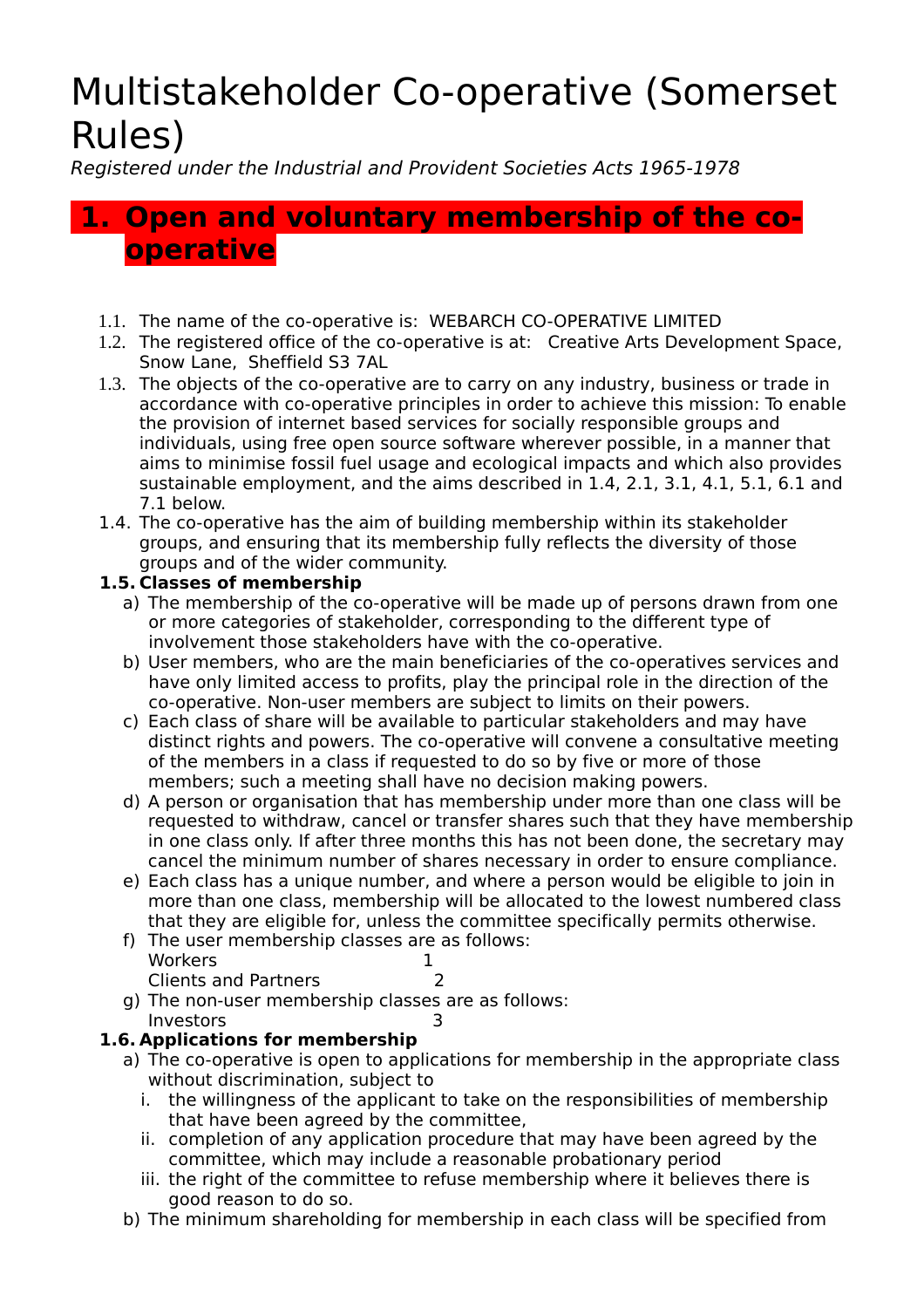time to time by the committee, and will not exceed 50 for user members.

 c) The maximum shareholding for any person is 50,000, or the maximum permitted by law, whichever is lower. Non-transferable shares may be allotted by the committee, as described above, subject only to this limit. Transferable shares may only be allotted by the committee in accordance with a resolution passed at a general meeting.

#### **1.7. Withdrawal and transfer of shares**

- a) Classes of shares numbered 1, 2, 3 and 4 are withdrawable. Requests for withdrawal must be made in writing to the Secretary. Withdrawals will be made in the order in which the requests were received. Rights of withdrawal may be suspended, either for a fixed period of time or indefinitely. Withdrawable shares may be reduced in value by the committee in the event that independent accountants certify that the co-operative's liabilities, plus issued withdrawable share capital, have become more than the value of its assets.
- b) Shares held by non-user members in classes numbered ........... are transferable. Transfers will be registered on receipt of a completed deed of transfer, provided that the transferee is eligible for membership in that class. The committee may refuse to register the transfer of a share to a person of whom they do not approve.
- c) Non-transferable shares are par shares priced at £1, with no possibility of exceeding that value.
- d) Shares may be converted between classes on request at the discretion of the committee, provided that the holder of shares is eligible for membership of the class to which they are transferring.
- e) All issues and transfers of shares are subject to the limits and regulations imposed by law; the committee will obtain independent, expert advice before making any issue of shares.

#### **1.8. Cancellation of membership**

- a) In the event that any member has a debt owing to the co-operative, the cooperative may set off any sum standing to the member's credit including any loan money, interest, dividends. It may also retain shares, preventing withdrawal or transfer, until the debt has been settled.
- b) Membership of the co-operative will be cancelled under the following circumstances:
	- i. at the discretion of the committee, if a year has elapsed during which the member would not have met any criteria for membership that were in force at the time that they joined;
	- ii. on receipt of a written request by the member for the cancellation of their own membership;
	- iii. if, over a period of two years, reasonable attempts to communicate with the member (including a written warning that membership may be cancelled if no response is received) elicit no response.
	- iv. if the member is a corporate body, and has been wound up, has gone into liquidation or has otherwise ceased to function according to its own rules;
	- v. if the member is expelled. The member in question must be given written warning, and sufficient time to prepare an appeal to a general meeting or the Commonwealth Council. An expulsion requires a special resolution at a general meeting, in which neither the member in question nor any member of their family may vote. Following such a vote, the expelled member may not be readmitted to any class of membership without a further resolution at a general meeting.
	- vi. if the member dies.
- c) If a holder of withdrawable shares has their membership cancelled, and rights of withdrawal are suspended, then they will be issued the equivalent amount of loanstock with a closing date no more than two years from the date of cancellation.
- 1.9. Members may in accordance with the law nominate an individual or individuals to whom the full value of their property in the co-operative should be transferred in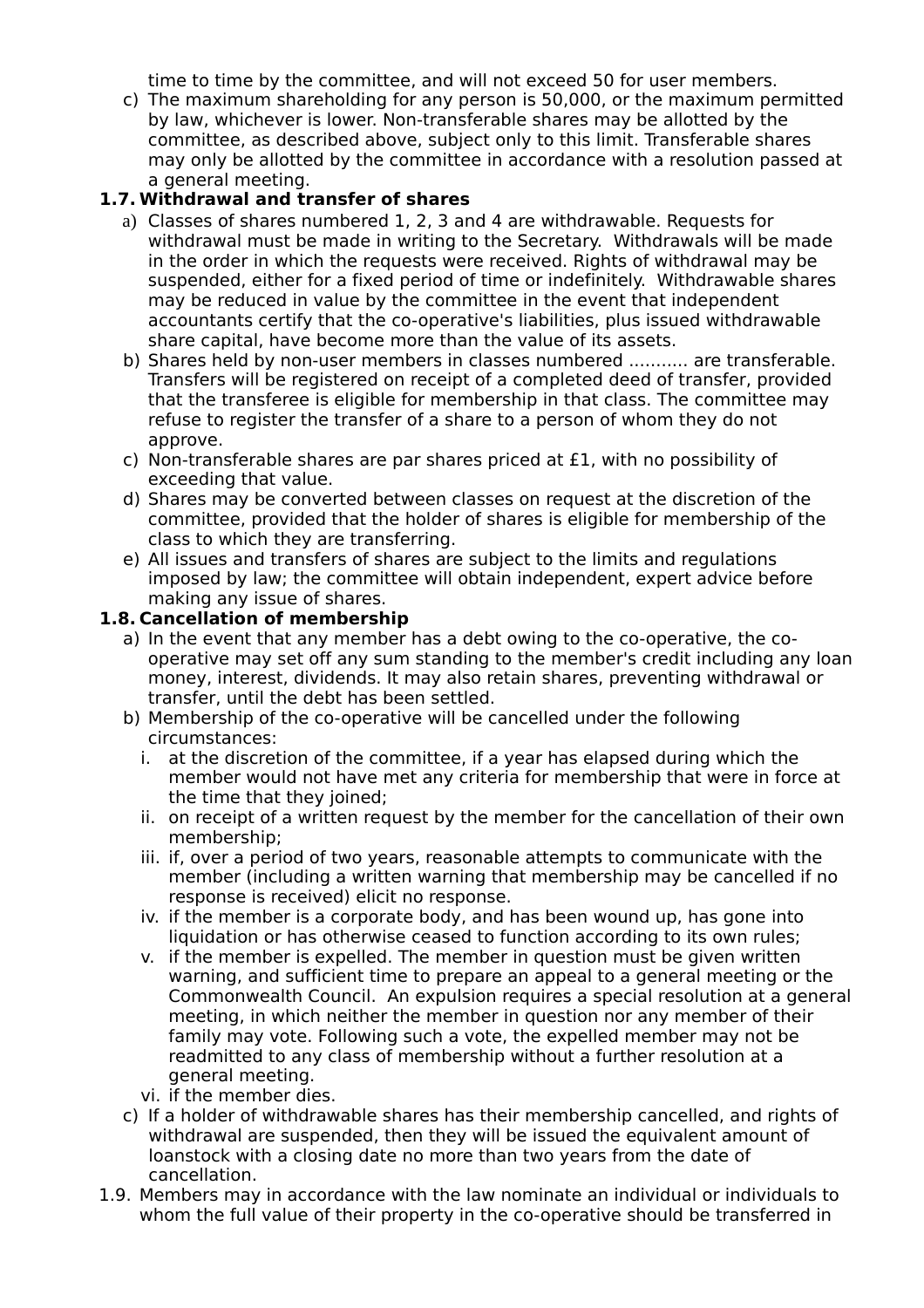the event of the co-operative receiving proof of the member's death. If there is no nominee, then all property held by a deceased member shall be transferred to their personal representative upon request. The co-operative will also transfer property in the co-operative held by a bankrupt member to their trustee in bankruptcy upon receipt of a valid claim.

- 1.10. A register of members is kept at the registered office, and will include: a)the name and address of every member;
	- b)the number and class of shares held by each member;
	- c) any loans or other property held by members;
	- d)the date on which the member's name was entered on the register, and the date on which they ceased to be members;
	- e)the names and add addresses of committee members and officers of the cooperative, the positions held by them, and the dates on which those appointments began and ended.
	- The information in (b) and (c) above will not be available for general viewing by members or by non-members.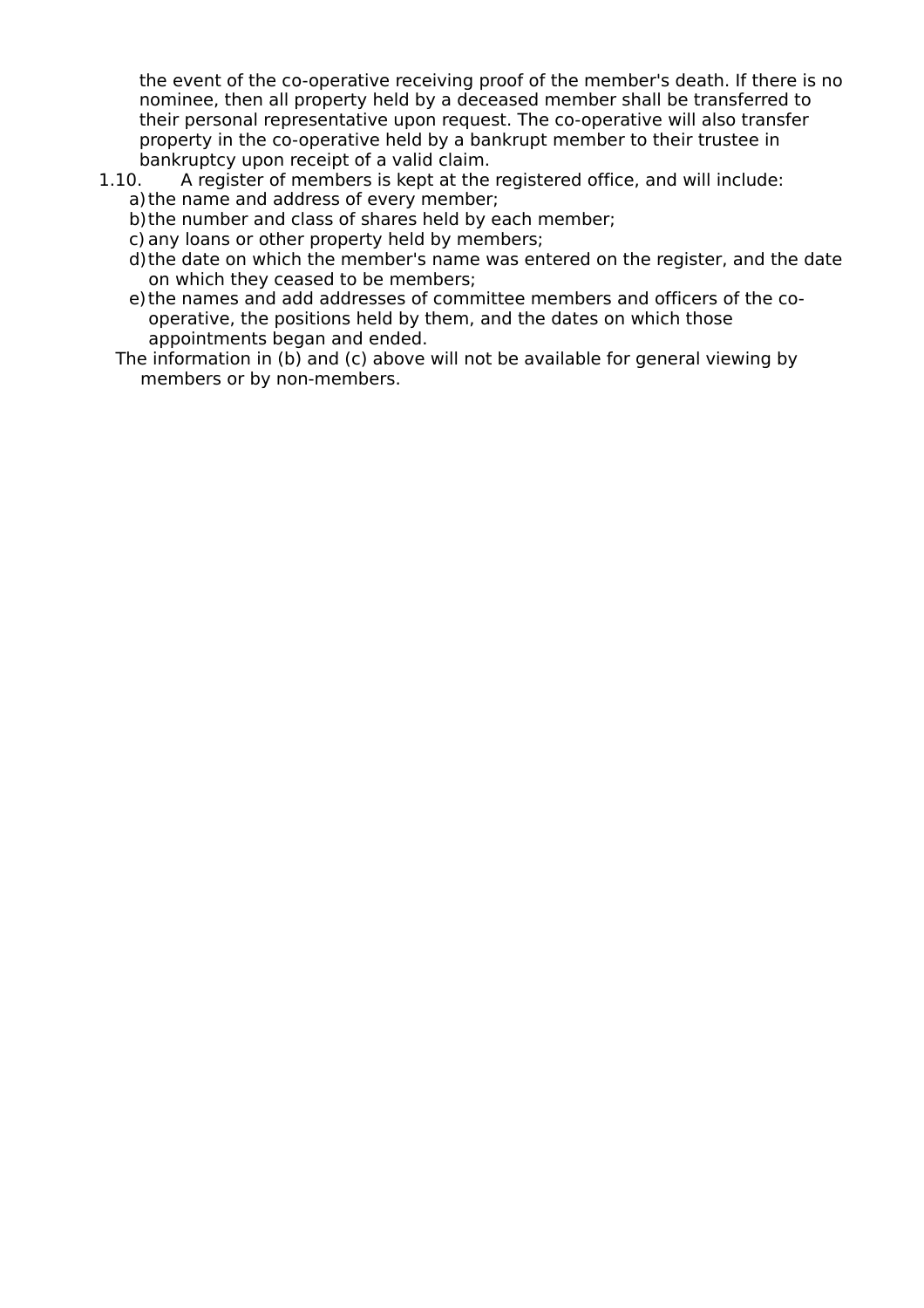# **2. Democracy**

- 2.1. The co-operative has a general aim of consulting with, empowering and serving its membership
- 2.2. The sovereign body of the co-operative is the general meeting, which will appoint a committee to manage the co-operative, and may convene a Commonwealth Council to provide oversight.
- 2.3. The business of the general meeting and committee is governed by such standing orders as may be adopted by a general meeting; these will remain in force until they are amended or repealed by a general meeting. Such standing orders may not contradict these rules but may allow for the taking of a vote (other than a vote on procedure) to be deferred to allow for the development of consensus.
- 2.4. Where shares are held by an organisation (incorporated or unincorporated), its rights will be exercised by a person who is nominated by that organisation in accordance with their rules. That person will cease to do so if for any reason that nomination is no longer sustained by the member organisation.
- 2.5. The committee will appoint a Secretary and a Treasurer, unless an appointment has been made by a general meeting.

#### **2.6. General meetings**

- a) Within each class of membership, voting at general meetings is on the basis of one member, one vote.
- b) General meetings will be convened by the committee as follows:
	- i. Annual General Meetings, held within six months of the close of the cooperative's financial year;
	- ii. at the request of the Commonwealth Council;
	- iii. at the request of 20 per cent of the membership (rounded up), 30 per cent of the membership in any one class (rounded up), or twenty members;
	- iv. in the event of the number of elected committee members falling below three, or in the event that more than one quarter of the committee members are not user members;
	- v. in the event that the committee fails to secure the appointment of a secretary and a treasurer;
	- vi. at any other time deemed appropriate by the committee.
- c) All members, and any auditor or accountants appointed by the co-operative, will be notified of the time and place of the general meeting in writing to their registered address or (where the member has expressly consented) by electronic communication, no less than fourteen days before the date of the meeting. The notice must inform members how to propose resolutions and stand for election. This rule may be waived only with the consent of all members.
- d) If a resolution is to be proposed at a general meeting that under these rules or the law would require more than a majority of votes to pass, its content must be available to members on request no less than seven days before the general meeting.

#### **2.7. Resolutions at general meetings**

- a) All members have the right to propose resolutions.
- b) Votes will be conducted on a show of hands; at any point during the general meeting, any member may request that the result of any vote be verified with a count.
- c) Resolutions require a clear majority of the vote at the general meeting to be in favour to pass, except:
	- i. The following resolutions require only a third of the vote to pass: the committee to be elected in accordance with 2.8 (b); the committee to draw up and publish policies regarding social investment of liquid assets, equal opportunities, health and safety and/or corporate social responsibility, without any specification as to the content of those policies; a co-operative council to be convened, without any specification as to its composition.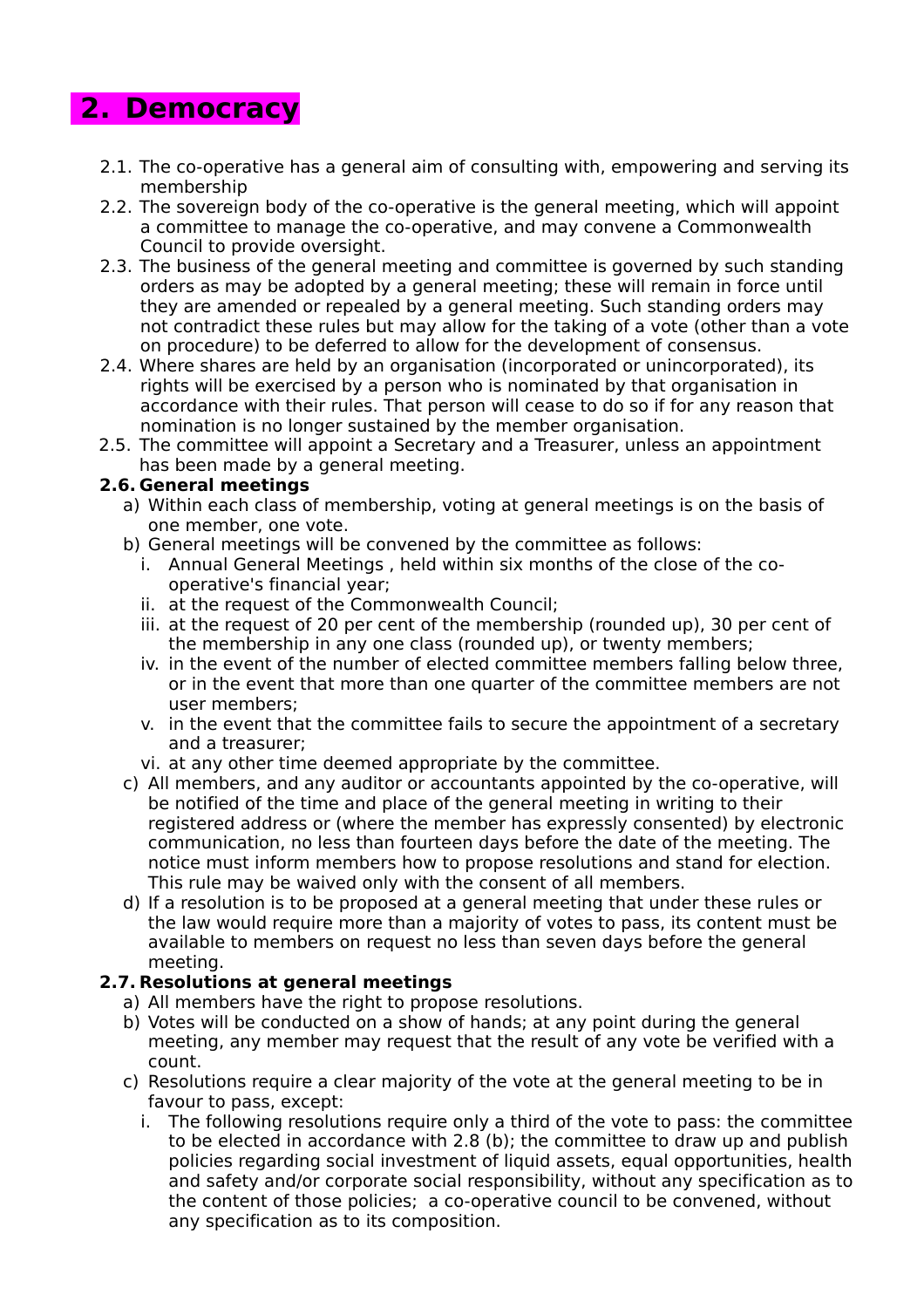- ii. resolutions to expel a member require two thirds of the vote to pass.
- iii. resolutions to change the conditions attached to shares; amend the rules; give the committee the power to allot transferable shares (which must specify a period of time after which it will lapse, and limits to the number of shares that may be allotted); or to wind up, dissolve or convert the society (on which only user members may vote); require three quarters of the vote to pass.
- iv. resolutions specified otherwise in law.
- d) If there are fewer than three members in any class of user membership, then the voting strength, expressed as a percentage of the voting strength of user members, of each class will be the proportion of user members in that class. Otherwise it will be fixed as follows:

| class number<br>100%) | % voting strength (totalling |
|-----------------------|------------------------------|
|                       | 70%                          |
|                       | 30%                          |

The voting strength of non-user members, expressed as a percentage of the total voting strength in general meetings, will be the proportion of the membership that are non-user members, provided that this is no more than 25%. No amendment to these rules will be made that would allow non-user members to have more than 25% of the total voting strength.

- e) Members in each class have a choice of methods of casting their votes:
	- i. convening a meeting of members in that class prior to each general meeting of the co-operative and agreeing how to cast their block vote on each resolution to be decided. The size of the block vote for each class would be as specified in 2.7 (d).
	- ii. voting individually at each general meeting, with the strength of each vote reduced proportionately if there would otherwise be more votes cast by that class than the limits in 2.7 (d) permit. Where no preference has been expressed, this is the default.

#### **2.8. Committee of management**

- a) The maximum number of committee members is twelve, and the minimum number is three.
- b) For so long as the number of user members is less than ten, all user members will be automatically appointed to the committee unless they decline to accept the appointment, and 2.8 (c) will not apply. If a resolution is put to a general meeting to suspend this rule, and require all candidates to be elected according to 2.8 (c), it will require one third of the vote to be passed.
- c) At annual general meetings, some or all committee members will resign and face re-election. The first annual general meeting shall determine whether at that and all subsequent annual general meetings
	- i. all committee members will resign, or
	- ii. half of the committee, being those who have served longest, will resign, or
	- iii. a third of the committee, being those who have served longest, will resign. This decision may be altered by resolution at any general meeting.
- d) All members have the right to stand as candidates, and to nominate candidates that are willing to stand. Resolutions to elect each candidate nominated in accordance with standing orders to the committee will be voted on in turn until there are no vacancies remaining. Candidates will be voted on in order of number of nominations received, or otherwise as specified in standing orders.
- e) No one can serve on the committee if they:
	- i. have resigned in writing to the secretary
	- ii. are not a member, or the nominated representative of a member organisation
	- iii. are removed from office by a resolution passed by a general meeting
	- iv. fail to attend three consecutive meetings without adequate explanation
	- v. commit fraud, or any act of financial impropriety, or failed to disclose when standing for election any previous offence of this type.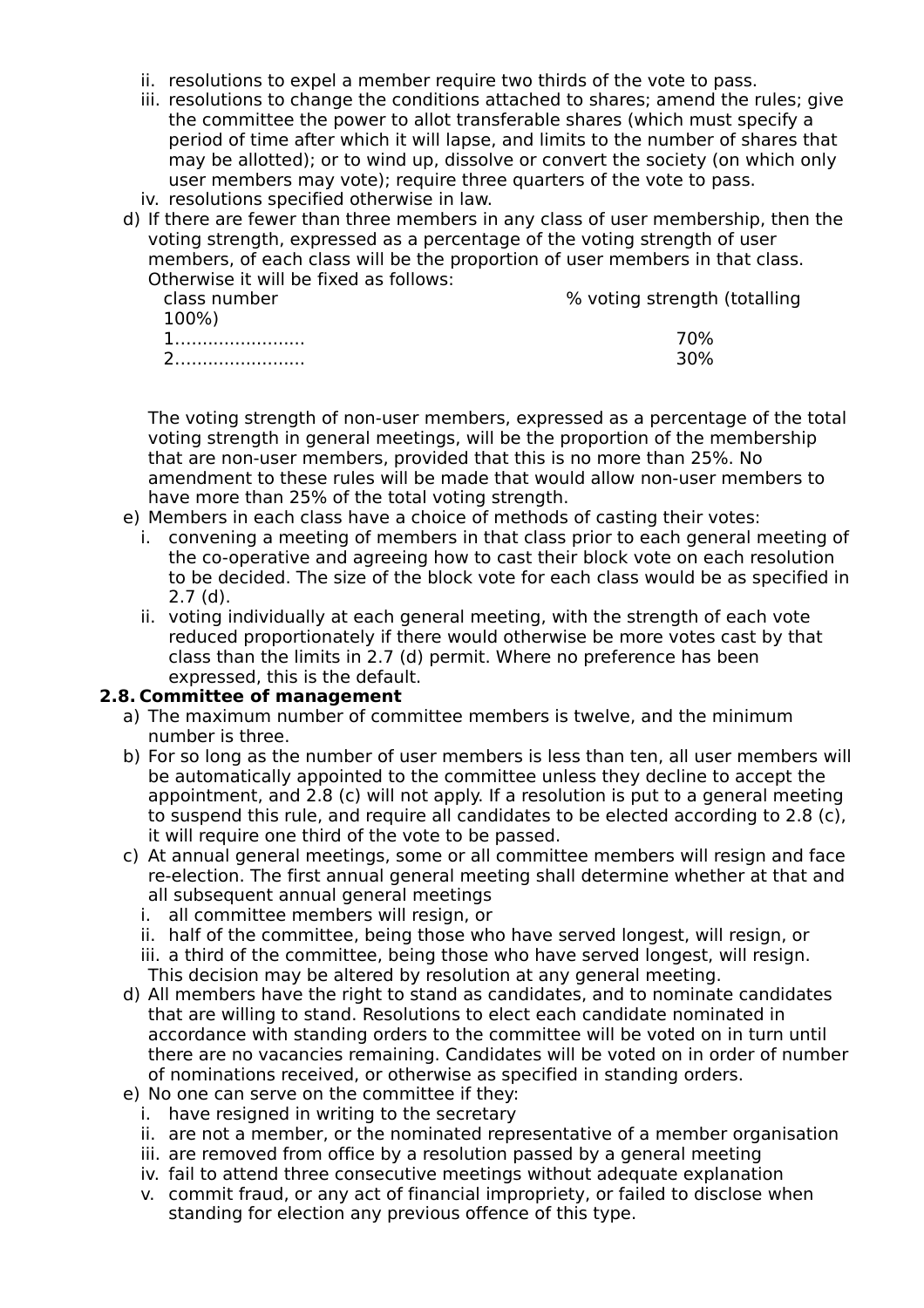- vi. are bankrupt or otherwise prohibited by law from acting as a director of a company or society
- f) The committee may also appoint other officers in addition to the Secretary and Treasurer, and form subcommittees, as it sees fit, and in accordance with any standing orders. Officers shall have the powers and duties specified by law and by the committee, and may be removed by the committee.
- g) Committee members and officers may be reimbursed for any expenses incurred in the course of carrying out their duties. Committee members and officers may be paid wages, but only for services actually performed for the co-operative, and in accordance with a pay policy adopted by the committee.

#### **2.9. Quorum**

- a) No business will be transacted at any meeting unless a quorum is present. A quorum is present if
	- i. there are three or more user members present; and
	- ii. one tenth of the members in each class (this figure being rounded to the nearest whole number, and no more than ten) are present.
- b) A quorum is present at a committee meeting if three committee members are present.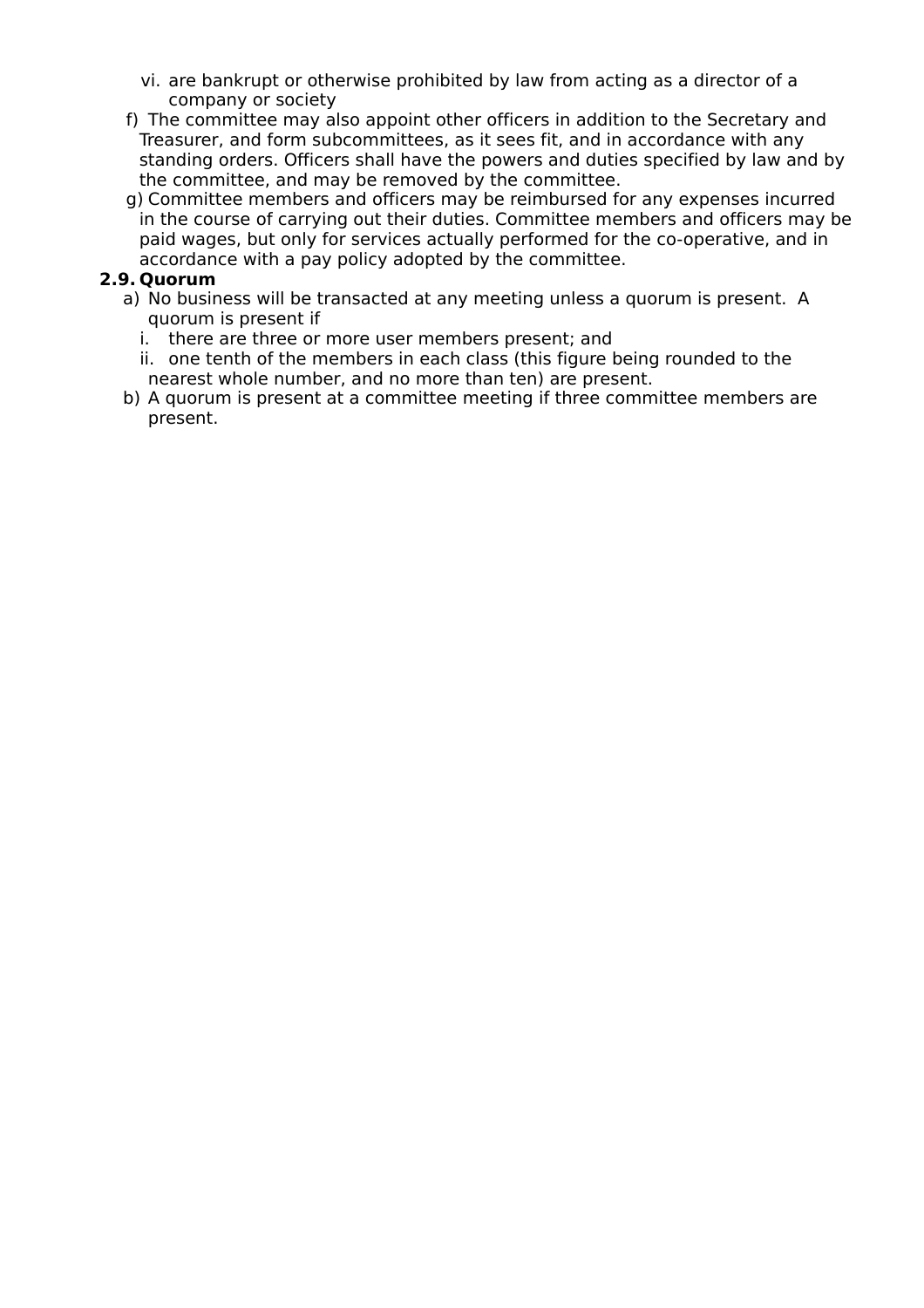## **3. Application of Profits**

- 3.1. The co-operative has the general aims of creating common wealth, building an indivisible reserve and providing a return on investment no more than is necessary to attract and retain the capital it requires.
- 3.2. The co-operative may borrow funds up to a maximum of £10,000,000 and may issue debt securities provided that this does not amount to receiving money on deposit. Any interest paid on funds borrowed from members or private individuals will not exceed 3% above the base lending rate of the co-operative's bankers. The co-operative will not transfer assets for less than full consideration, except for the purposes specified in 3.3 below.

#### **3.3. Application of annual profits**

Profits of the co-operative will be applied as follows:

- a) no less than 20% of profits will be transferred to a general reserve for the continuation and development of the co-operative, and for making making payments for social or charitable purposes;
- b) no more than 20% of profits will be used to pay co-operative dividends to user members, on the basis of an equitable policy that recognises each member's contribution to the co-operative's business during the period in which the profit was generated and which may make allowance for such relevant factors as length of membership;
- c) to pay interest and dividends to non-user members in proportion to their shareholding, provided that no more than 80% of profits are available for this purpose;
- d) to pay interest on user members' shares and investments at a rate not exceeding 3% above the base lending rate of the co-operative's bankers from time to time.
- e) No amendment to these rules will be made that could result in the percentage in 3.3 (a) being reduced, or the percentage in 3.3 (c) being increased.

#### **3.4. Division on dissolution**

In the event of the winding up or dissolution of the co-operative the assets of the co-operative will first, according to law, be used the to satisfy its debts and liabilities. In the event that any assets remain to be disposed of after its liabilities are satisfied, these assets will be applied as follows:

- a) first, the residual assets will be distributed amongst the holders of withdrawable shares in proportion to the shares each holds within the co-operative at the time of dissolution, up to a maximum of the par value of the shares (unless their value has been reduced under rule 1.7 (a), in which case the limit is this reduced value );
- b) second, holders of other shares will be paid their par value if sufficient funds are available, and in proportion to their holding if not;
- c) third, the proportion specified in 3.3 (a) of the remaining assets will be transferred to a common ownership enterprise(s), or to an asset locked organisation(s) supporting common ownership enterprises or other objects of the co-operative, as may be nominated by the members at the time of or prior to the dissolution. If no such organisation is nominated, the assets will be transferred to Co-operatives UK Ltd (registered number IP027083R).
- d) fourth, user members (including any persons that were members at any point in the preceding five years) will receive the proportion specified in 3.3 (b) of the remaining assets, to be divided in proportion to their contribution to the cooperative's business over the preceding five years; and non-user members will receive the proportion of the remaining assets specified in 3.3 (c) above, to be divided in proportion to the number of shares held.
- e) In the event that for whatever reason any residual assets cannot be transferred as described above, they will be given for charitable purposes.
- f) No amendment to the rules will be made that could reduce the amount of assets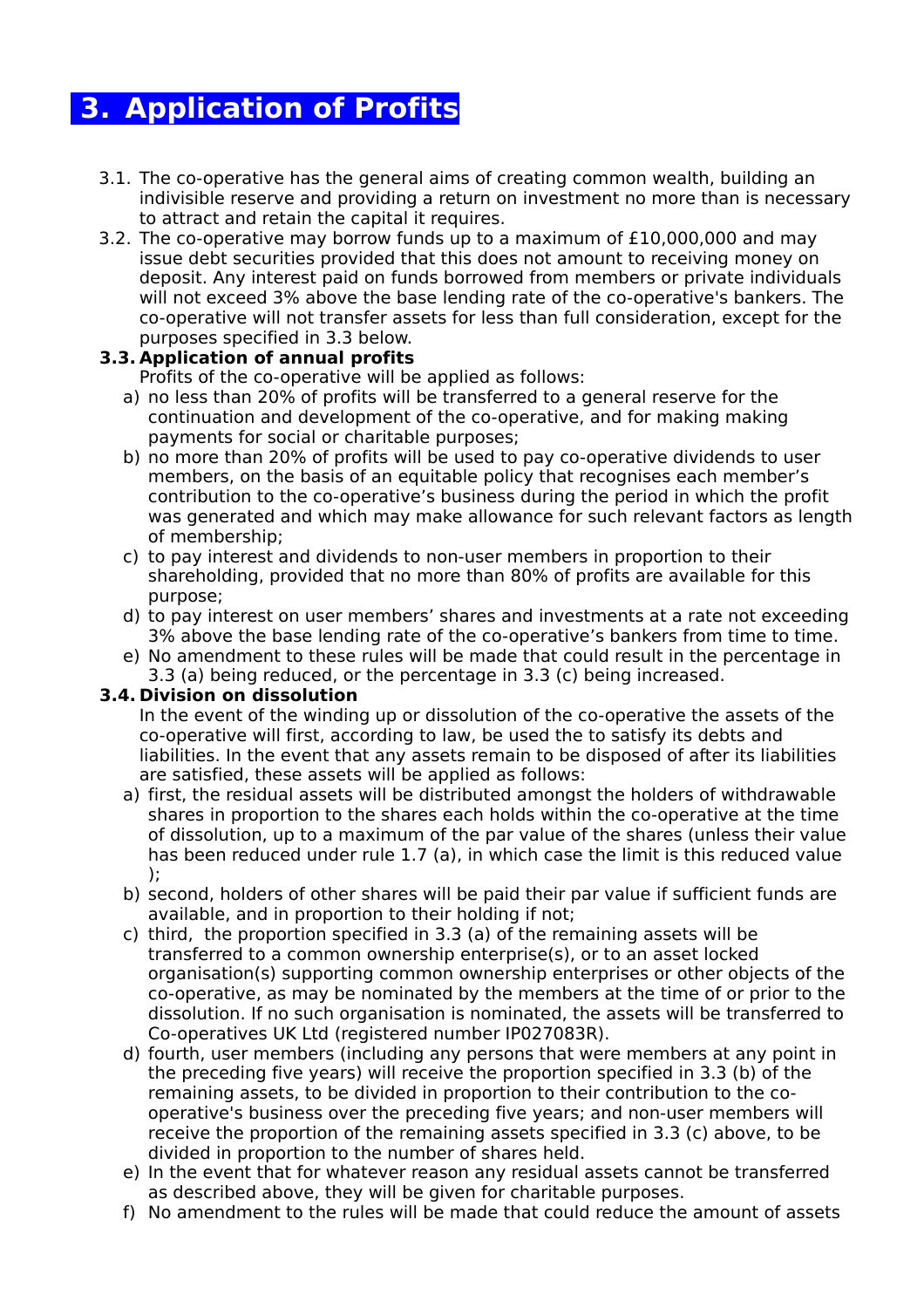transferred under 3.4 (c), or allow for their transfer to an organisation with no asset lock.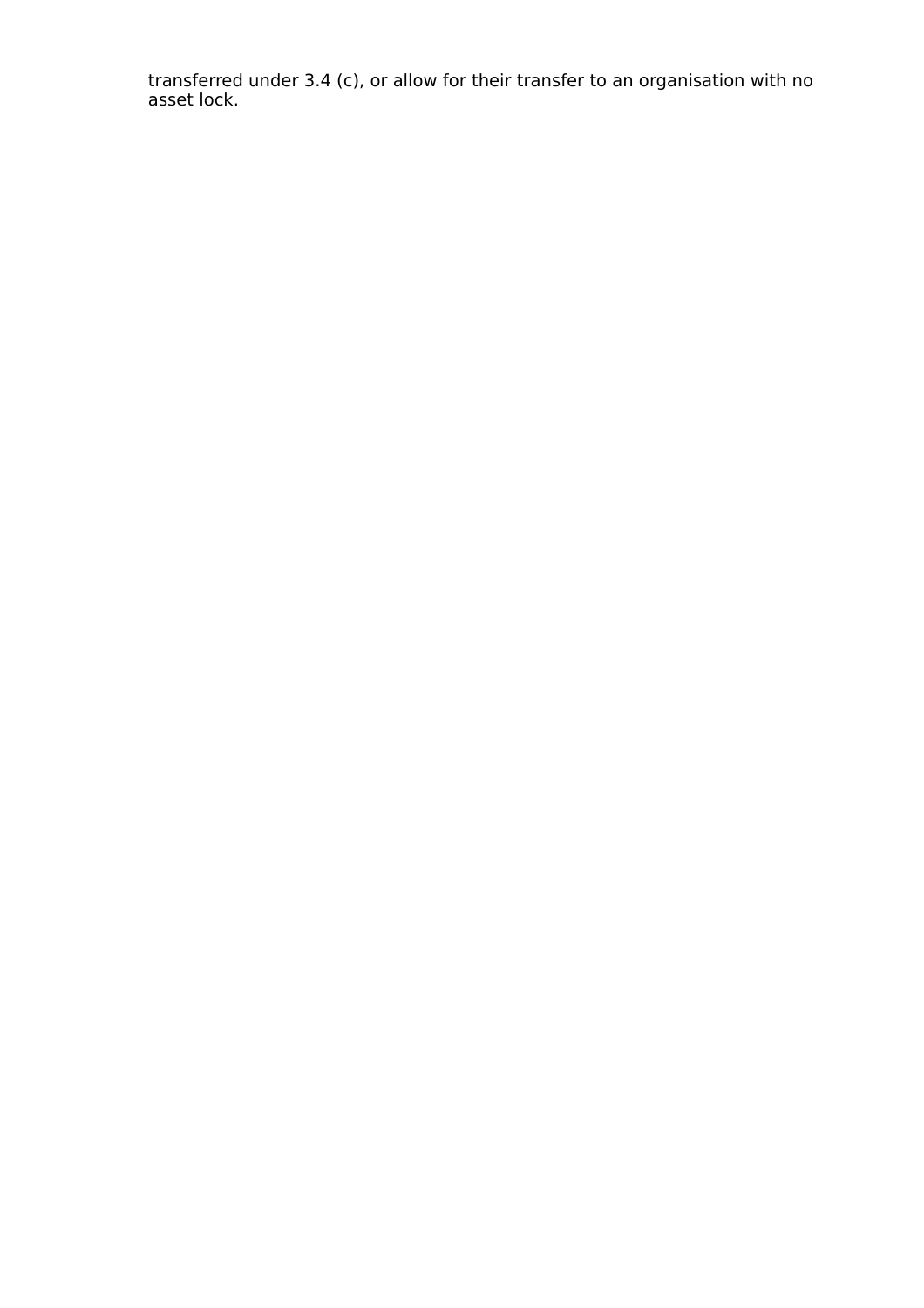### **4. Autonomy and independence**

- 4.1. The co-operative has the general aims of maintaining its autonomy and independence and empowering members and other stakeholders at the most local level possible.
- 4.2. Non-user members may not vote on any proposal to convert the co-operative to a company.
- 4.3. Withdrawable shares or debt securities will not be issued, or loans received, if it would result in one natural person holding more than a quarter of all withdrawable share capital, or of all debts; or if it would exceed the limits specified in 1.6 (c).
- 4.4. Proxy voting at general meetings will be permitted on special resolutions and on other resolutions that have been given in full with the notice for the general meeting, provided that it is in accordance with standing orders for general meetings.

#### **4.5. Outside interests on the committee**

- a) If, following a general meeting, the number of committee members is less than the maximum, other persons may be co-opted by the committee to fill vacancies. No one may be elected or co-opted to the committee if doing so would result in user members forming less than 75% of the committee.
- b) Any committee members that have been co-opted to the committee will resign or stand for election at the next available general meeting.
- c) All committee members will, on taking office, indicate in a register of interests any material interests they have, or positions that they hold in other organisations, that might cause conflict with the objects of the co-operative. All committee members will declare any such conflict of interest that they have in respect of any business before the committee and will not vote in respect of that matter unless
	- i. the conflict is shared with a majority of committee members, or
	- ii. the Commonwealth Council determines that the interest will not lead to significant conflict.
- 4.6. The committee will regularly review all contracts and undertakings to ensure that the co-operative continues to be controlled by its membership.

#### **4.7. Key decisions**

- a) The committee, on behalf of the co-operative, may make any contract, and carry on any activity, that is within the law and in the opinion of the committee, may benefit the co-operative's objects, including the contracting of loans and debt securities and the investment of funds. However, the following issues are designated 'key decisions':
	- i. The sale, transfer or disposal of assets worth in excess of £250,000 in a single transaction.
	- ii. The adoption of budgets and business plans covering a period of 12 months or more (except that the committee members may proceed to implement a budget or business plan if, in their opinion, prolonged consultation could be damaging to the business)
	- iii. the purchase of more than 20% of the shares in another business
	- iv. a mortgage or charge on its property with a value in excess of £100,000
	- v. issuing loanstock, debentures or other securities with a value of more than £50,000
	- vi. setting up subsidiary companies, societies and other organisations
	- vii. setting dividend and interest rates, borrowing in excess of £250,000, or at rates exceeding 2% above the lending rate of the co-operative's bankers.
	- viii. setting the proportion of profits to retain in the co-operative
	- ix. significantly altering the terms and conditions of employees, or making compulsory redundancies
	- x. A substantial alteration of policies on membership applications, co-operative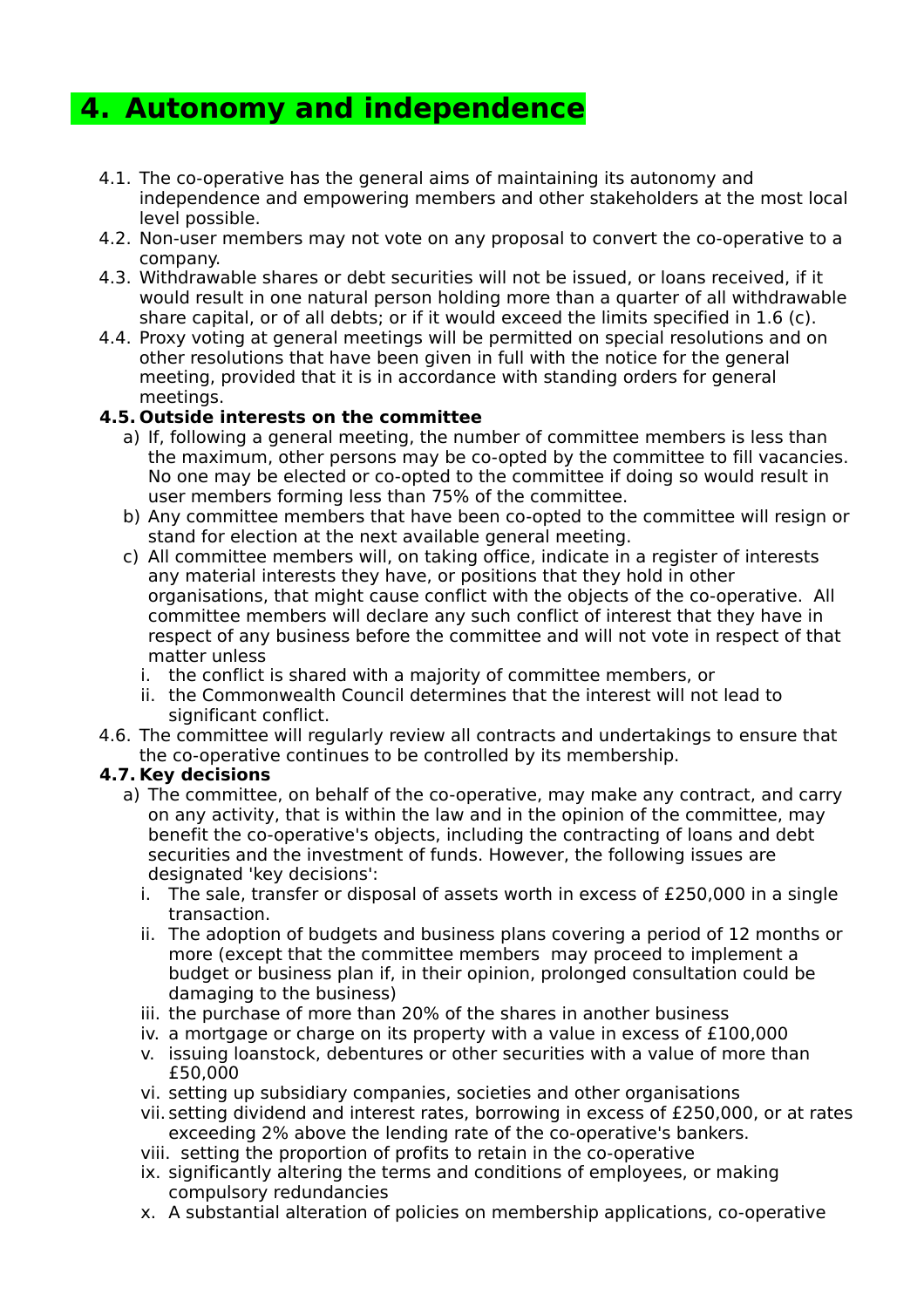dividends, pay, social investments, health and safety, equal opportunities and corporate social responsibility.

- b) Any key decision that is authorised by a resolution at a general meeting may be implemented immediately without further consultation. If no such resolution is passed, then
	- i. If a Commonwealth Council (see 6.7 below) has been convened, key decisions must be brought to its attention no less than two weeks before they come into effect; and if a majority of the Commonwealth Council request further consultation, the proposal may not be enacted until the committee and the Commonwealth Council both have a majority in favour.
	- ii. If a Commonwealth Council has not been convened, then notice of the key decision must be brought to the attention of the membership by means of a public notice, electronic communication or other communication likely to be received by most members in sufficient time for a general meeting to be called by the members (in accordance with 2.6 b) before the decision comes into effect.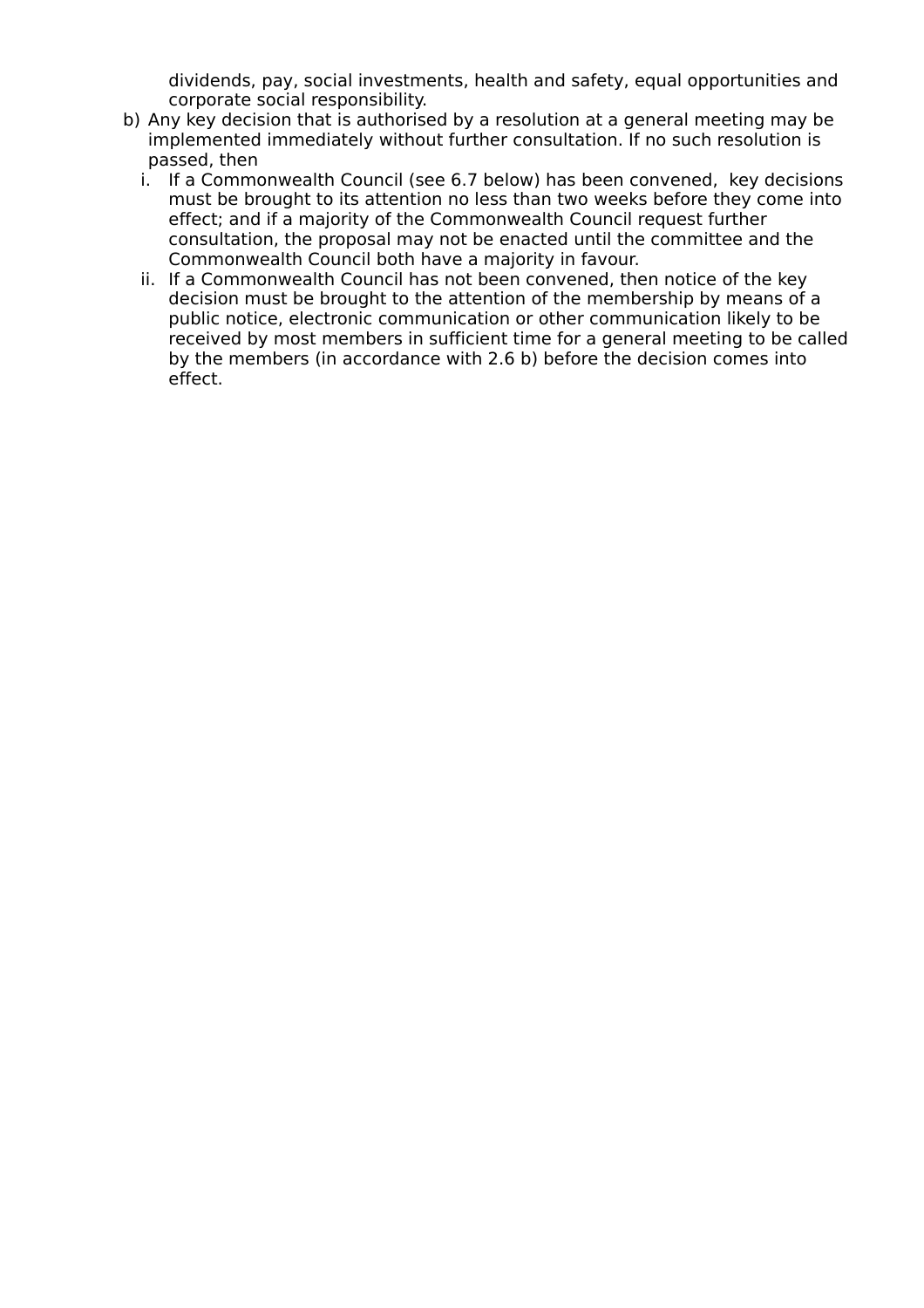# **5. Education**

 5.1. The co-operative has a general aim of educating its members and the public in the principles of co-operation.

#### **5.2. Public identity**

- a) The co-operative will mention its registered name in legible characters in all notices, advertisements and other official publications, in all business letters, and in all invoices and receipts. If the registered name does not include the word 'cooperative', then in all the co-operative's official publications, the co-operative will clearly identify itself as either a co-operative, democratic social enterprise, or community enterprise.
- b) At least once a year, the co-operative will provide at least one communication to its members that either lists the co-operative principles, profiles other cooperative bodies, or advises members how they can become more involved in one or more other co-operatives.
- c) The co-operative's accounts will separately identify
	- i. total expenditure each year directly relating to education and promotion of cooperation, and
	- ii. expenditure made for charitable or non-trading purposes relating to the cooperative's objects.

#### **5.3. Provision of information**

- a) A copy of these rules, and any amendments made to them, will be given free of charge to every member on admission or on request. The committee will accommodate any reasonable request to explain or clarify the meaning of the rules, and justify its interpretation of them.
- b) The following information will be recorded, retained and made available at no charge to members
	- i. agendas and minutes of general meetings, committee meetings and Commonwealth Council meetings
	- ii. quarterly management accounts (unless the annual turnover of the cooperative is below £10,000)
	- iii. annual returns and any other documents submitted to the Financial Services Authority
	- iv. job descriptions and contracts of employment of staff employed
	- v. documents relating to the member making the request
	- vi. other documents with the agreement of the committee. If the committee refuses such as request, it must explain what reason it has for withholding the information.
- c) No information will be provided to a member or any other person, or made available for general viewing, that would disclose details of the financial transactions of another member with the co-operative, other than with their permission.

#### **5.4. Presentation of accounts**

- a) During each financial year, the co-operative will appoint a person qualified to the standard required by law who is neither a member nor an employee of the cooperative to audit the Co-operative's accounts and balance sheet for the year.
- b) The committee will appoint such a person whenever a vacancy arises, and the appointment will be confirmed at the next available general meeting, and at every annual general meeting.
- c) If the law permits the co-operative to be exempted from the obligation to appoint a qualified auditor, the general meeting will consider a resolution to apply the exemption each year . Such a resolution will be passed only if 80 per cent of votes are in favour, and less than ten per cent against.
- d) If the accounts, any social accounts as specified in 7.2, and any accompanying report from the auditor or social reporting panel are not available at an annual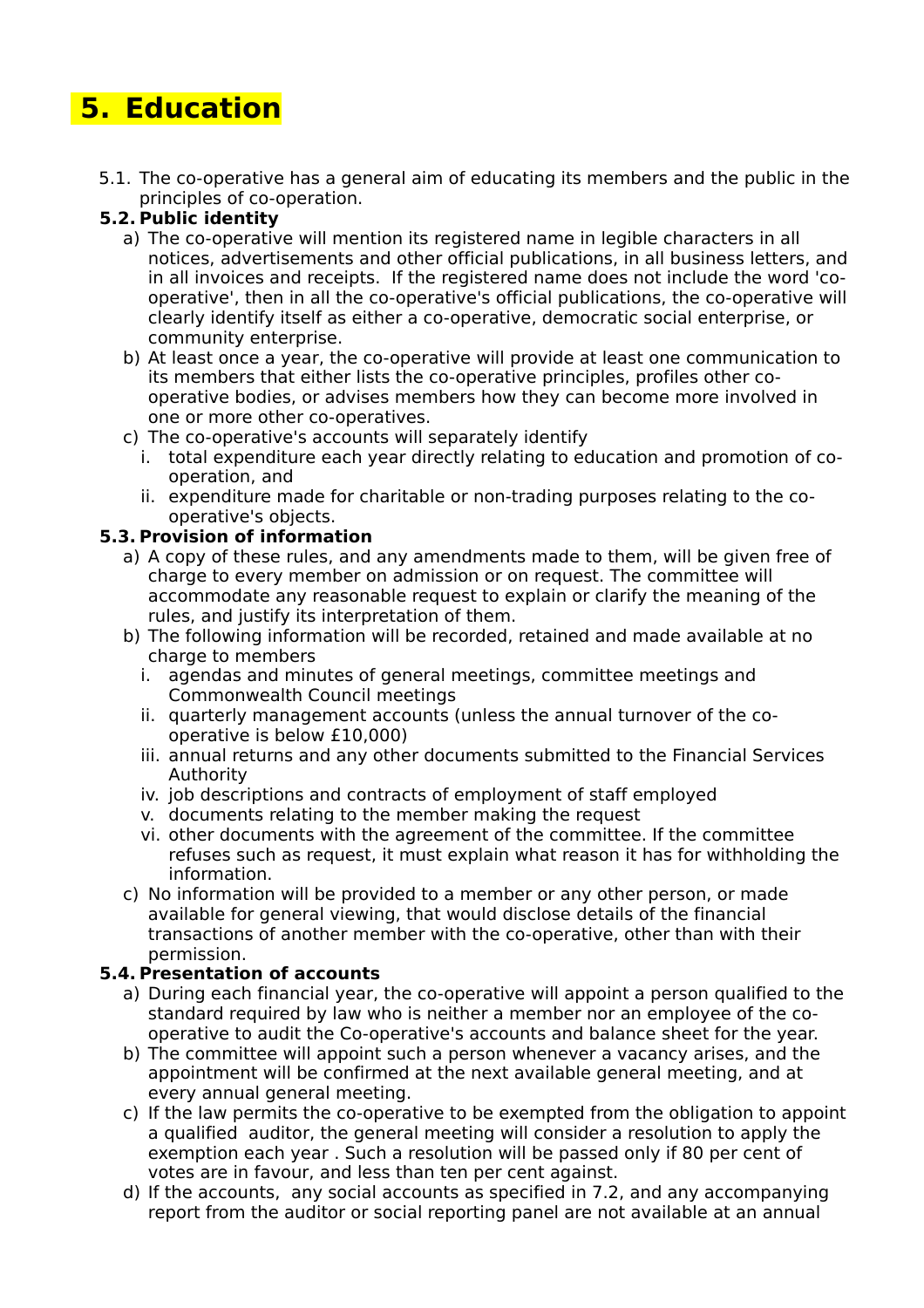general meeting, or they are not accepted by a general meeting, another general meeting will be called within two months to consider them.

#### **5.5. Annual Return**

- Every year, and in accordance with the requirements of the law, the Secretary will send the annual return relating to the society's affairs for the required period to the Financial Services Authority, together with
	- i. a copy of any auditor's report for that period that may be required by law;
	- ii. a copy of each balance sheet made during that period.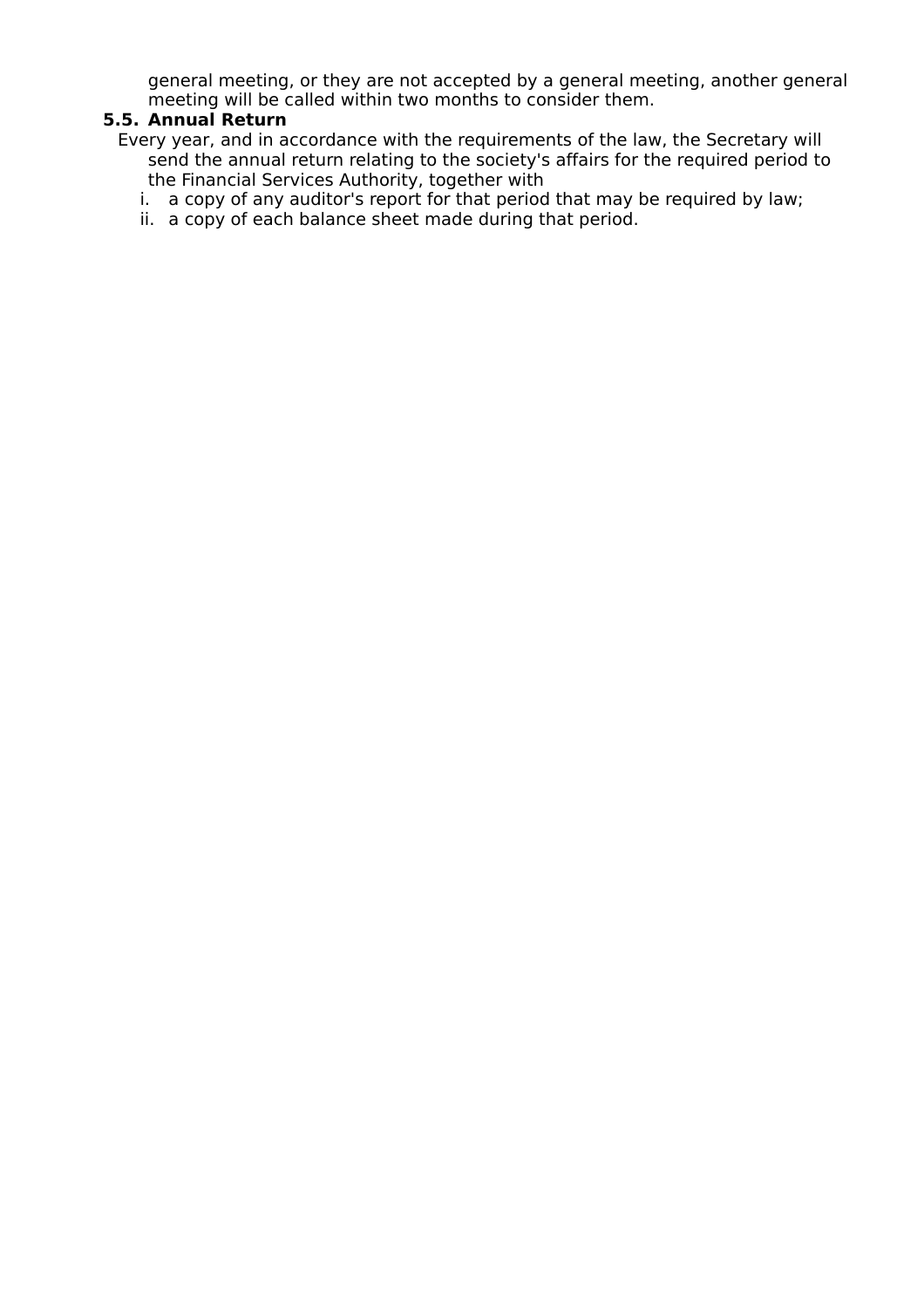### **6. The wider co-operative movement**

- 6.1. The co-operative has the general aim of supporting the development and growth of the co-operative movement.
- 6.2. In preparing contracts for the purchase of goods and services larger than £1,000, the committee should ensure that other co-operative enterprises are given a reasonable opportunity to bid alongside other potential suppliers.
- 6.3. If the liquid assets and investments of the co-operative exceed £10,000, the committee will prepare a policy on social investment, which includes a process for identifying and considering investment in other co-operatives, and ethical criteria for all investments relevant to the objects of the co-operative.
- 6.4. The committee has the power to make any investments it considers prudent, subject to any policy on investments that may be in force.
- 6.5. A designated person should have overall responsibility for relations with the wider co-operative movement, and should maintain contacts with national and regional co-operative organisations.
- 6.6. No agreement will be entered into with any enterprise, co-operative or otherwise, that would have the effect of exploiting a monopoly or other dominant market position to the detriment of members, customers or suppliers.

#### **6.7. The Commonweath Council**

- a) The Commonwealth Council may be convened by the committee, or by a resolution at a general meeting that secures one third of the vote. Until such time as it is convened in this way, its functions are carried out by the committee.
- b) The common wealth council will be free to consider any matter affecting the cooperative, and may challenge or express a view to the committee members on any matter, and may summon any employee or officer of the co-operative to attend their meetings and answer questions relating to the business of the cooperative.
- c) The size and procedures of the Commonwealth Council will be determined by its standing orders, which will be prepared by the committee but may then be amended by the general meetings.
- d) Invitations to apply for membership will be issued to the following groups, unless they are specifically excluded by a resolution of the general meeting:
	- i. Those eligible for membership under  $1.5$  (f) and  $1.5$  (g);
	- ii. Employees, volunteers, service users, and investors;
	- iii. Anyone who was previously a member of the co-operative within the last five years;
	- iv. Any co-operative that may be considered relevant due to geography, similarity, common membership or trading relationship;
	- v. Suppliers and customers that may be held to have a long standing relationship with the co-operative; and
	- vi. Communities in which the co-operative is located.
- e) Applications for membership will be considered by the Commonwealth Council (or by the committee, if the Commonwealth Council has yet to be formed) according to the standing orders in force, subject to the requirements that
	- i. the process of selection for membership of the Commonwealth Council should be fair, transparent, and non-discriminatory; and
	- ii. members of any one group listed in 6.7 (d) should not have a majority of votes on the council.
- f) In the event of any dispute between members of the co-operative, a subcommittee of the Commonwealth Council may be formed and may require the disputants to make reasonable efforts to attend. If the disputants request arbitration from the Commonwealth Council , it will provide a ruling in accordance with its standing orders. If for any reason this process does not resolve the dispute, then if the disputants are agreed it may be referred to the County Court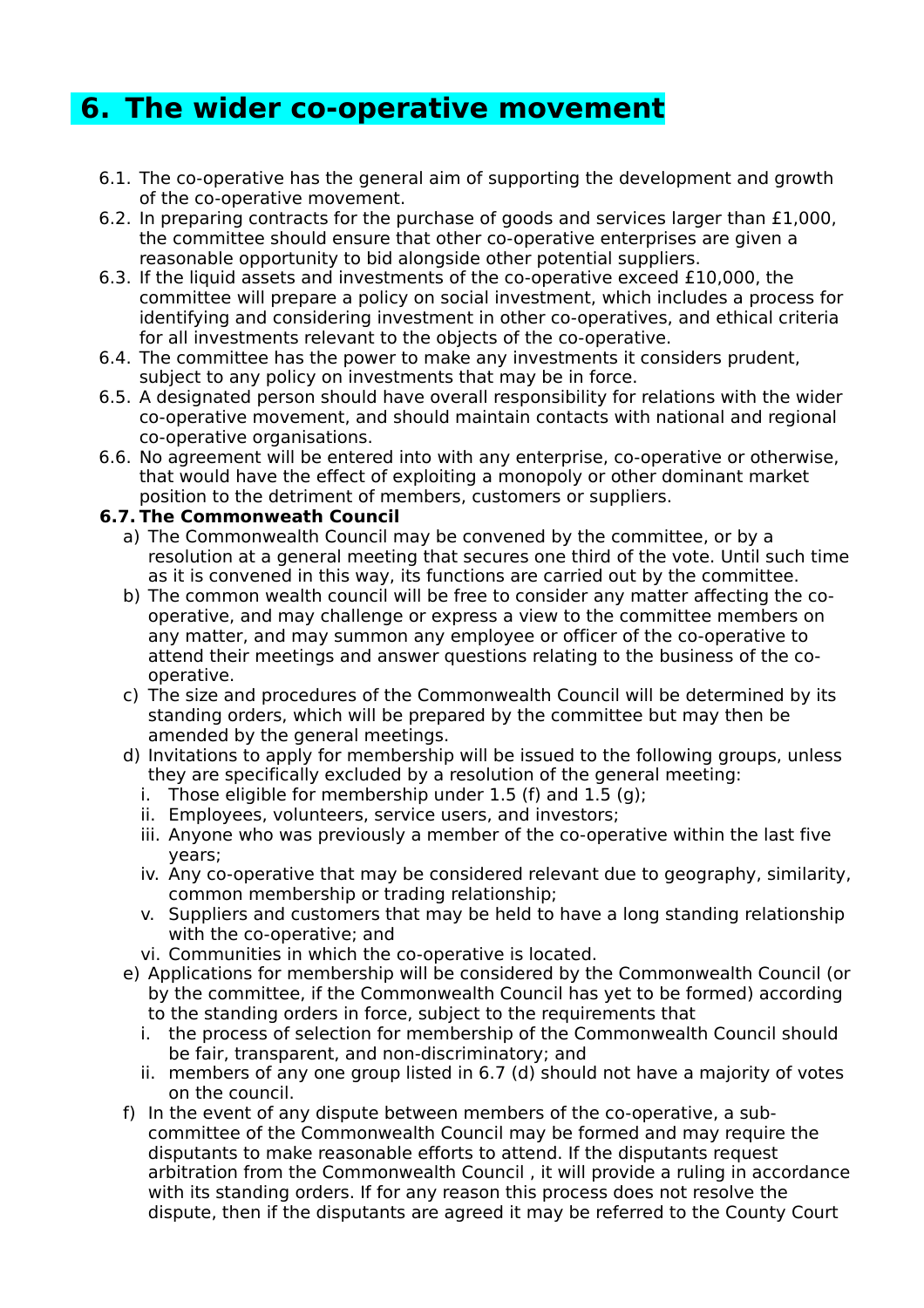(or in Scotland, the Sherriff).